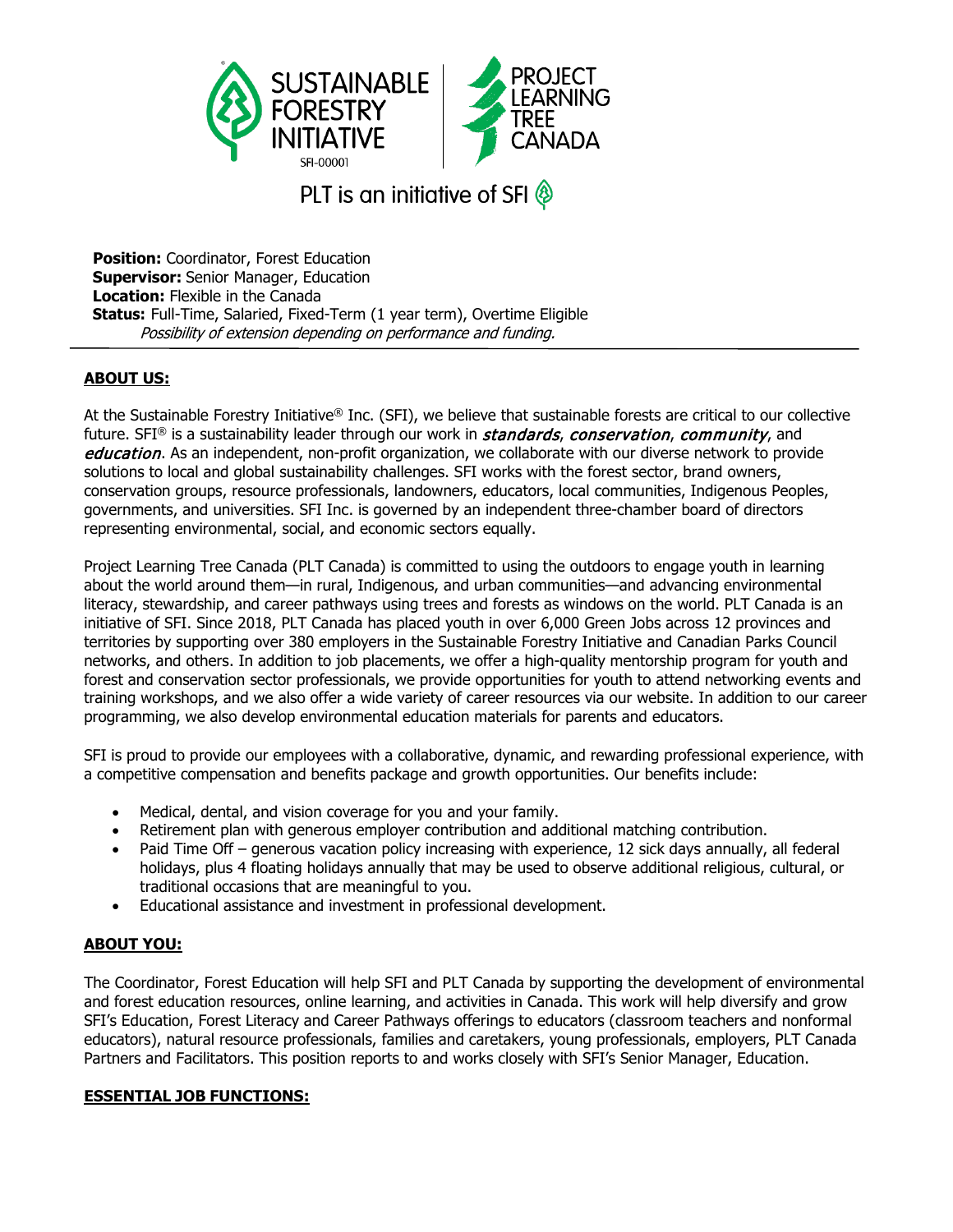- Support the design, implementation, and continual improvement of PLT Canada's environmental education resources that include curriculum resources, online learning and youth-focused resources.
- Collaborate with SFI's education team in Canada and the US to effectively deliver educational programs and resources aimed at growing forest literacy and career pathways.
- Assist in engaging and maintaining a strong national network of delivery and thought partners contributing to PLT Canada's environmental education work and support management and integration with Salesforce.
- Elevate the relevance and importance of the forest sector in supporting environmental education and forest literacy, making direct connections across SFI's pillars of work.
- Review existing content and design innovative ways to package and distribute to increase engagement and accessibility and better meet the needs of educators and the SFI community partners.
- Coordinate the delivery of PLT Canada's Forest Literacy Framework supporting communications efforts and partnerships.
- Support the integration of education and career pathways programming, increasing the important link of career awareness in education.
- Assist in growing action-oriented relationships with organizations across Canada to increase reach and relevancy of content, emphasizing those serving Indigenous and newcomer youth, members of visible minorities, urban and rural Canadians, and youth living with disabilities.
- Collaborate with communications team to tailor outreach messages and external communications to increase reach of materials into Canadian K-12 schools.
- Support the PLT Canada and SFI teams in the delivery of other objectives as needed.

## **SUPERVISORY RESPONSIBILITIES**:

This position will not initially have direct employee supervisory responsibilities.

### **PHYSICAL DEMANDS / TRAVEL REQUIREMENTS:**

Physical requirements include ability to work from a desk at a computer for prolonged periods of time occasional lifting/carrying of up to 10 pounds. Subject to sitting, standing, reaching, walking, twisting, and kneeling to perform the essential functions.

This position requires occasional travel within Canada and the U.S., up to 15% of the time.

### **COVID-19 PROTOCOLS**

Employees based in the Washington, DC and Ottawa, Ontario regions will be expected to report to the local offices several days a week. We strongly encourage employees to get vaccinated against COVID-19. You will be asked to either provide proof of COVID-19 vaccination or wear a mask while in SFI's offices.

### **EDUCATION/EXPERIENCE REQUIREMENTS:**

- Degree or equivalent lived experience in Education, Natural Resources/Forestry, or another relevant field that supports youth environmental learning.
- 2+ years work experience in this field.
- Demonstrated experience with youth-focused programs, projects, resources, tools, and concepts related to environmental education.
- Experience delivering technology enhanced educational programs for school age students.
- Public speaking skills and experience working with groups of all sizes, including virtual events through Zoom or Microsoft Teams.
- Experience in the forestry or natural resource conservation sectors are a plus.
- Project management experience a plus.